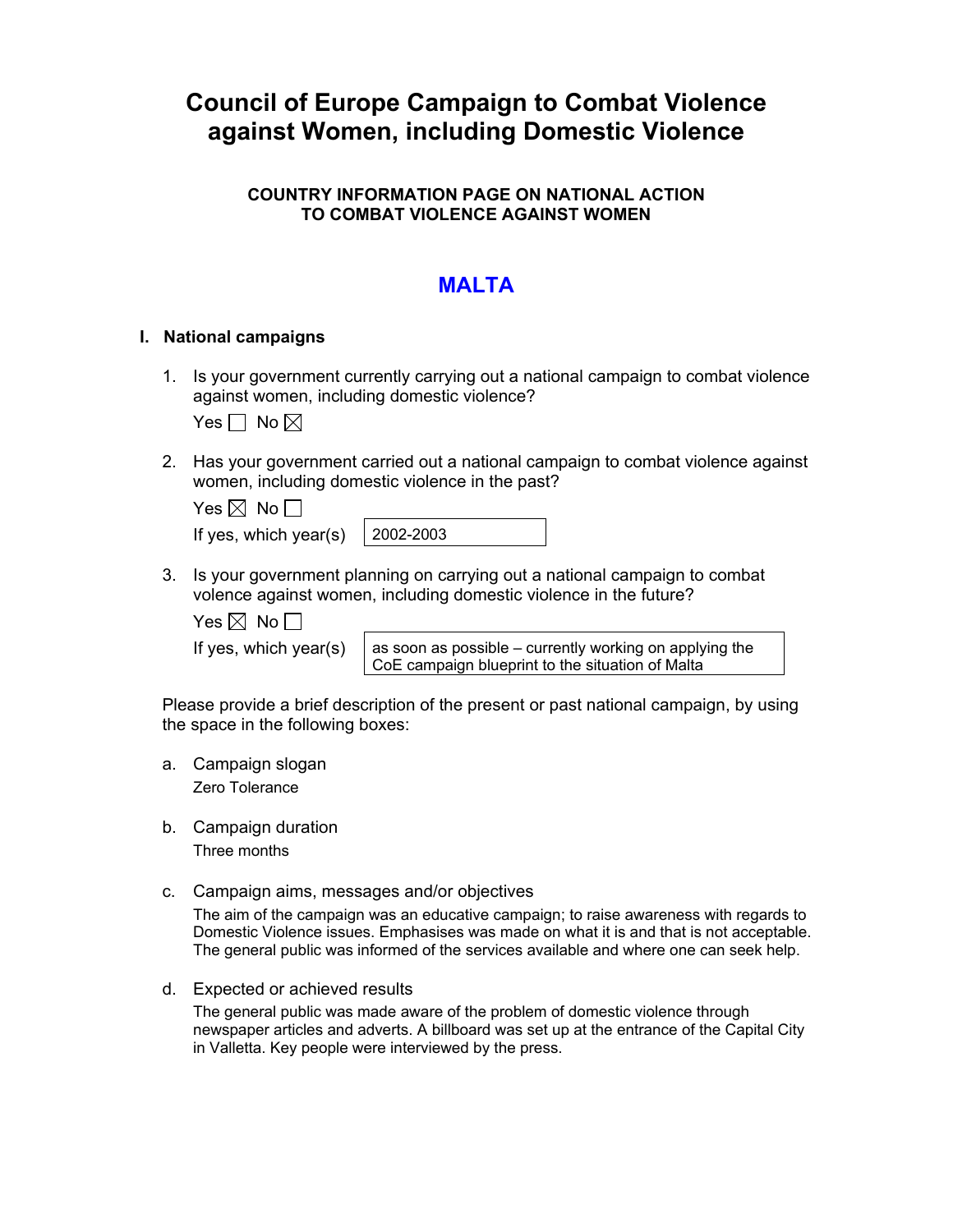e. Campaign website address None

#### **II. National Plan of Action**

1. Has your government adopted a national plan of action to combat violence against women, including domestic violence?

Yes  $\Box$  No  $\boxtimes$ 

If yes, which year  $\vert$  In process.

Domestic Violence issues are mentioned in another National Action Plan on Strategies for Social Protection and Social Inclusion

2. Is your government currently implementing a national plan of action to combat violence against women, including domestic violence?

| es l | No $\boxtimes$ |
|------|----------------|
|------|----------------|

3. Has your government implemented a national plan of action to combat violence against women, including domestic violence in the past?

| Yes $\Box$ No $\boxtimes$ |  |
|---------------------------|--|
| If yes, which year(s)     |  |

4. Is your government planning on implementing a national plan of action to combat violence against women, including domestic violence in the future?

Yes  $\boxtimes$  No  $\Box$ 

If yes, which year(s)  $\vert$  as soon as possible

Please provide a brief description of the national plan of action, by using the space in the following boxes:

- a. Aims, activities and expected or achieved results of the national plan of action The Domestic Violence Act 2006 set up the Commission on Domestic Violence. The national action plan as proposed by the Commission should lay down the objectives, targets, and recommended action, in the fields of prevention, early intervention, support and follow-up. The Commission is working on applying the Council of Europe Campaign for the 'Elimination of Violence against Women, including domestic violence' to Malta. The Commission is in the process of drafting a comprehensive National Plan of Action for Malta.
- b. Duration of the national plan of action not yet known
- c. National Plan of Action website address not yet set up